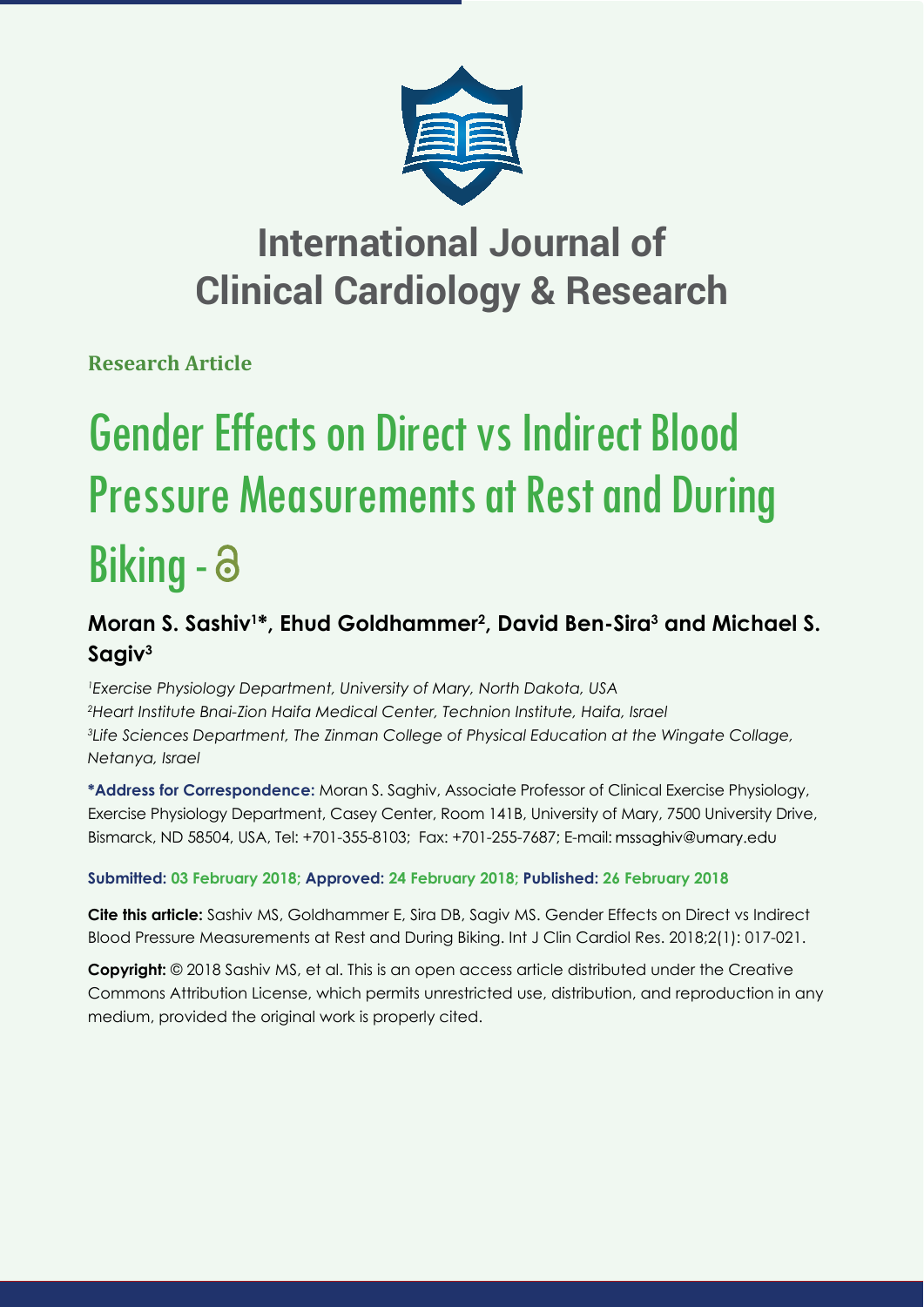#### **ABSTRACT**

**Purpose:** This study tested gender effect on the systolic and diastolic Blood Pressures (BP) measured simultaneously by intra arterial catheter and auscultation methods at rest, during two submaximal aerobic exercises and at peak bicycle exercise.

**Methods:** Comparisons were made between females and males: 18 males and 18 females age 23.6 ± 2.0 and 24.0 ± 2.0 years respectively, with work capacity of 14.5 ± 1.2 for males and 12.8 METs for females were recruited.

**Results:** At all conditions, heart rate were significantly ( $p < 0.05$ ) higher in the females compared to the males group. At rest, correlations coefficients between direct and indirect BP measurements were high in female and males (0.91 and 0.92 respectively) for systolic BP and satisfactory for the diastolic BP (0.83 and 0.83 respectively). During exercises, at 60% and 70% efforts, correlations coefficients between direct and indirect BP measurements were high in females and males for systolic BP (0.92 and 0.90 respectively) and reasonable for the diastolic BP. At peak exercise no differences between males and females were noted in means achieved for systolic BP and diastolic BP.

**Conclusions:** The validity of an auscultation method in females and males at rest, submaximal aerobic exercise and peak aerobic exercises, are reliable for systolic BP, while auscultatory diastolic BP readings at rest and submaximal satisfactory. The significant higher rise in systolic BP in males compared to females reflects gender differences in levels of sympathetic and parasympathetic drive.

**Keywords:** Aerobic exercise; Auscultation; Intra - arterial blood pressure; Systolic blood pressure; Diastolic blood pressure.

#### **ABBREVIATIONS**

CM: Centimeter; Hz: Hertz; Mm: Millimeter; Sec: Second; SD: Standard Deviation; ANOVA: Analysis of Variance; mmHg: Millimeter of Mercury; BP: Blood Pressure, mmHg; BP: Blood Pressure, mmHg; MET: Metabolic Equivalent; mL: Milliliter; Kg: Kilogram; Min: Minute; ECG: Electrocardiograph

#### **INTRODUCTION**

Studies using the technique of 24-hour ambulatory Blood Pressure (BP) monitoring have shown that BP is higher in men compared to women at similar ages [1]. Previous work has shown a gender difference in BP response to exercise measured by auscultatory means. Men had significantly higher absolute systolic BP responses at rest, 50%, 75%, and 100% peak heart rate on all modalities [2,3]. Men had a higher systolic BP in spite of the fact that they had similar sympathetic nervous system response as indicated by urinary norepinephrine excretion [4].

Although the mechanisms responsible for the gender differences in BP control are not clear, there is significant evidence that testosterone, play an important role in gender - associated differences in BP regulation [1,5]. Previous studies comparing direct vs indirect of diastolic BP measurement have shown that in men at peak treadmill exercise and bicycle, the indirect method tends to bias low compared with direct one. Therefore, the indirect method is not valid for the assessment of diastolic pressure [6,7]. Unfortunately, some of the least accurate measurements (auscultatory) take place in the clinical environment where accuracy is most important [8]. Instead, invasive measurement is the only measurement of BP, which in theory could be highly accurate. Thus, the purpose of the present study was to investigate the gender effect on the intra - arterial and auscultator conventional sphygmomanometer methods at rest and during different aerobic workloads on a bicycle in normal young males and females.

#### **METHODS**

#### **Subjects**

36 well - trained subjects were recruited to participate in this study. They were divided into two evenly groups: 18 young adult males (23.4  $\pm$  2.0 years) and 18 young adult females (24.1  $\pm$  2.0 years). Males recorded maximal oxygen uptake of  $50.4 \pm 2.7$ , while females achieved 44.3 ± 1.9 mL∙kg-1∙min-1. All subjects were judged free from coronary artery disease by the clinical history, absence of major risk factors and by a normal exercise stress test up to maximal oxygen uptake. A written informed consent was obtained from each subject. The research was accomplished in accordance with the Helsinki declaration, approved by the Clinical Science Center Committee on Human Subjects. All subjects were in good health, physically active for at least 12 months with work capacity of  $14.4 \pm 1.2$  for males and  $12.7 \pm 1.1$  METs for females. None were members of competitive team. Findings from standard physical examination were normal in all subjects. Resting 12 - lead electrocardiogram revealed normal sinus rhythm in all.

#### **Procedures and measurements**

Subjects reported to the lab two times. During the first session, subjects were given a brief explanation on the experimental procedures and potential risks. Following that, subjects underwent a maximal oxygen uptake test performed on an electrical cycle ergometer. The initial load on the electrical cycle ergometer was 100 watts, which thereafter the load was increased by 25 watts each minute. Maximal tests were terminated according to the guidelines of the American College of Sports Medicine [9]. Subjects were given a verbal reminder not to drink coffee, smoke, or perform intensive physical activity 24 hours prior to testing.

During the second session, following warmup subjects were asked to perform two different workloads on an electrical break bicycle at their target heart rate training zone defined by the Karvonen equation [10]: 10 minutes at 60% and 10 minutes at 70% of their maximal work capacity. Following these submaximal loads, subjects were asked to paddle up to their peak heart rate. Heart rate and electrocardiogram were monitored continuously, using a Burdick Eclipse 400 3 channel, 12 - lead ECG recorder system, and oscilloscope. Fivesecond recordings were obtained at rest and at peak exercises.

Measurements of direct and indirect blood pressures were taken simultaneously at rest (one measurement), each 5 minutes of each workload (two measurements) and at peak exercise (one measurement). The auscultatory BP was monitored using a standard sphygmomanometer cuff and mercury manometer mounted at eye level [11].

Auscultation was determined using a modified stethoscope with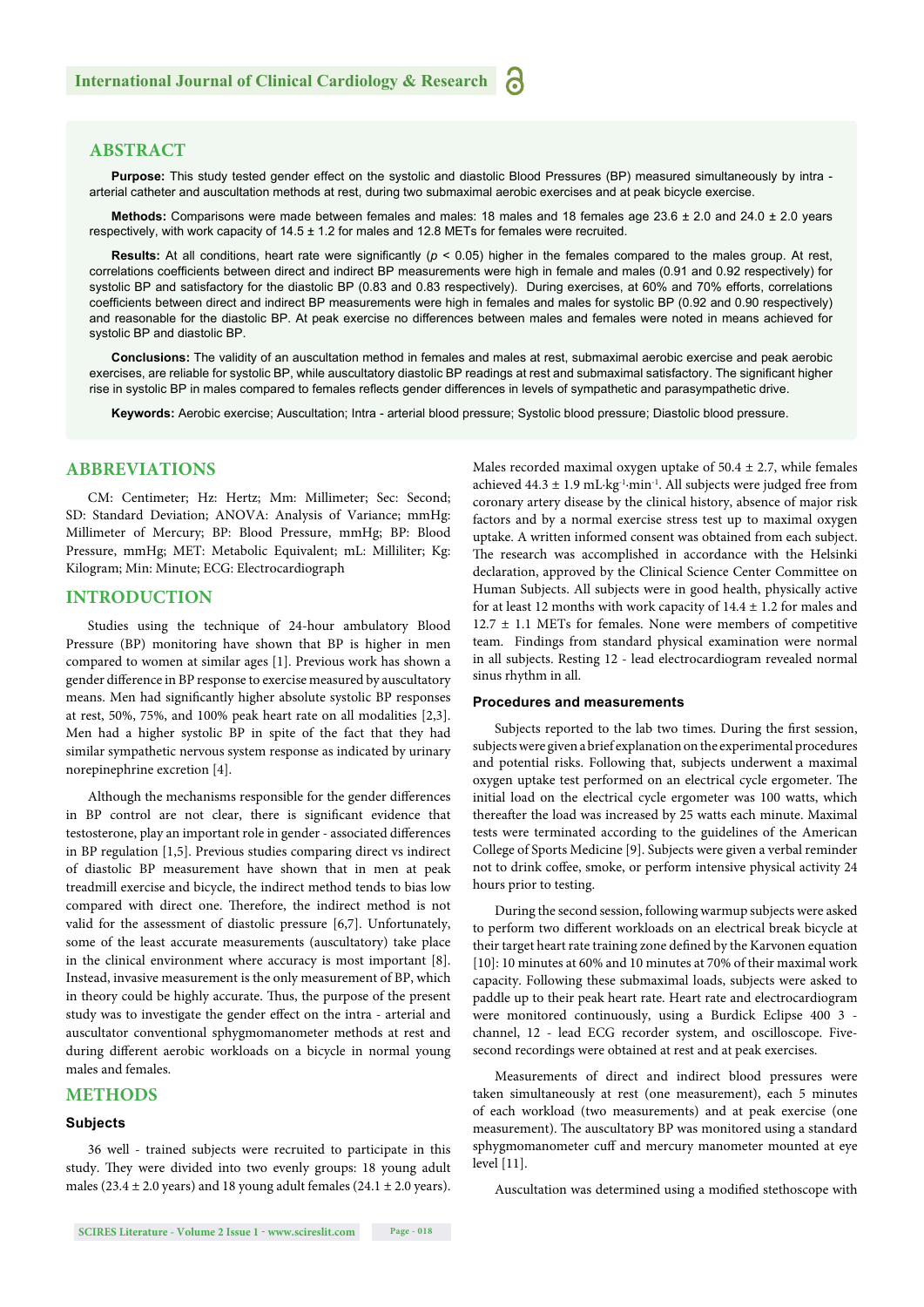#### **International Journal of Clinical Cardiology & Research** 6

60cm conduction tube connected to anesthesia diaphragm secure over the brachial artery of right arm with Velcro strap [7]. Systolic BP was defined as the first audible Korotkoff sound while diastolic BP was accepted either as  $5<sup>th</sup>$  (disappearance) or phase  $4<sup>th</sup>$  (muffling) if  $5<sup>th</sup>$  phase was indeterminate [6]. The direct BP was taken from the brachial artery of the left arm. The anticubital surface was prepared with Betadine and alcohol and 1% Lindocaine. Local anesthetic was infiltrated over the brachial artery. A physician then inserted a 20 gauge,  $1^{1}/_{4}$ " Jelco cathelon catheter percutaneously into the brachial artery two to three centimeters distal to the antecubital fossa. The indwelling 20 gauge brachial artery catheter was coupled with 20cm polyethylene that was maintained at right artery level. The transducer system showed a linear static calibration response that was flat to 25 Hz with a damping coefficient of 0.25. Arterial blood pressure was continuously recorded on the Gould recorder at a paper speed of 10mm⋅sec<sup>-1</sup>. The exact time of the indirect pressure was recorded and marked on the Gould recorder, taken at the same time using an electrical event marker. In addition, the intra-arterial system was calibrated prior to each modality of exercise performed by each patient. Systolic and diastolic pressures were calculated from the numerical average of consecutive arterial pulse pressure within a 5 second interval at the marked points described above [6,12].

Adipose fat assessment included measurement of total body weight ( $\pm$  0.05 kg), skin fold thicknesses at eight sites ( $\pm$  1 mm) using the Lange Caliper (chest, axilla, triceps, subscapular, abdomen, supra - ilium, front thigh, and circumferences at the shoulder). Anthropometric procedures followed the recommendations of Behnke and Wilmore [13].

#### **Statistical methods**

Data are reported as mean ± SD values. Two way ANOVA was performed for multiple comparisons, post-hoc analysis was performed by using the Tukey 2 multiple comparison. The bivariate correlation coefficient was utilized to evaluate the validity of the indirect measurement of BP as predictor of direct intra-arterial BP.

#### **RESULTS**

All subjects completed the efforts without difficulty or abnormal symptoms, dysrhythmias or electrocardiographic abnormalities. Mean descriptive data are presented in table 1. Females, weight, height, fat, heart rate and work capacity were significantly ( $p < 0.05$ ) lower than that of men. Table 2 reveals that across all conditions heart rate was significantly higher in the females compared to males. Table 3 reveals that at rest, correlations coefficients between direct and indirect BP measurements were high in both groups for systolic BP. Correlations coefficients for diastolic BP variable were reasonable. Table 3 (at rest), also presents the mean ± SD of systolic and diastolic pressures measured simultaneously by auscultation and intra-arterial methods. It discloses that no significant differences were noted between the direct and the indirect methods for systolic and diastolic BP. However, males compared to females, had significant (p < 0.05) higher values for systolic and diastolic BP during both methods. In addition, auscultatory values were significantly ( $p <$ 0.05) higher than the values measured for the direct method. Table 4 expresses values for 60% and 70% of their work capacity. Correlations coefficients between direct and indirect BP measurements were sensible in both groups for systolic and diastolic BPs. In addition, table 4 demonstrate that males compared to females, had significant (p < 0.05) higher values for systolic and diastolic BP of both methods. Furthermore, auscultatory values were significantly ( $p < 0.05$ ) higher than the values measured for the direct method. Means of systolic and diastolic pressures measured simultaneously by auscultation and intra - arterial methods at peak exercise are presented in table 5. It reveals no differences between males and females with regard to differences in means achieved for systolic BP and diastolic BP. However, significant ( $p < 0.05$ ) higher values were seen for the auscultatory method compared to the intra-arterial for diastolic BP measurements in both groups.Discussion

The present study demonstrated that in males and females, at rest and during dynamic exercises, systolic BP values reached by the intra - arterial method correlated highly with the auscultatory recordings. Yet, at peak exercise, low correlations between the indirect method and the direct method were observed for males in diastolic BP, with lower correlations in the females. Throughout the study, mean values of systolic and diastolic were always higher in the auscultatory method compared to the intra - arterial one, and in the males compared to the females.

The reported data may be useful in interpreting more accurately the significance of abnormal systolic BP responses to exercise in statistical terms stratified by gender [14]. BP is determined by a complex interplay between cardiac output, which is related to left

| Table 1: Descriptive data of the females and males (values are mean $\pm$ SD).              |                                    |                        |  |
|---------------------------------------------------------------------------------------------|------------------------------------|------------------------|--|
| Variable                                                                                    | <b>Females</b>                     |                        |  |
| N                                                                                           | 18                                 | 18                     |  |
| Age (years)                                                                                 | $24.1 \pm 2.0$<br>$23.4 \pm 2.0$   |                        |  |
| Weight (kg)                                                                                 | $71.3 \pm 1.7$                     | $58.4 \pm 1.3^a$       |  |
| Height (cm)                                                                                 | $180.2 \pm 2.0$                    | $171.4 \pm 2.1^a$      |  |
| Fat (%)                                                                                     | $9.9 \pm 1.6$                      | $12.6 \pm 2.7^{\circ}$ |  |
| Heart rate (beats $min^{-1}$ )<br>$67.7 \pm 6.3$                                            |                                    | $72.4 \pm 6.7^{\circ}$ |  |
| Work capacity (METs)                                                                        | $14.4 \pm 1.2$<br>$12.7 \pm 1.1^a$ |                        |  |
| $a =$ significant differences ( $p < 0.05$ ) between females and males; N = sample<br>size. |                                    |                        |  |

| <b>Table 2:</b> Heart rate responses across conditions (means $\pm$ SD).    |              |                     |  |  |
|-----------------------------------------------------------------------------|--------------|---------------------|--|--|
| <b>Condition</b>                                                            | <b>Males</b> | <b>Females</b>      |  |  |
| Rest                                                                        | $64 \pm 5$   | $72 \pm 6^a$        |  |  |
| 68% OF MAX                                                                  | $120 \pm 4$  | $126 \pm 5^{\circ}$ |  |  |
| 70% OF MAX                                                                  | $134 \pm 7$  | $142 \pm 8^a$       |  |  |
| <b>MAXIMAL WORK</b>                                                         | $190 \pm 5$  | $197 \pm 6^a$       |  |  |
| $\sigma$ = significant differences ( $p$ < 0.05) between females and males. |              |                     |  |  |

= signifi cant differences (*p* < 0.05) between females and males.

**Table 3:** Descriptive statistics and correlations of systolic and diastolic pressures measured simultaneously by auscultation and intra - arterial methods at rest.

| <b>Sex</b>                                                                                              | <b>Effort</b> | Variable         | <b>Method</b> | Mean ± SD   | Sig.                    |
|---------------------------------------------------------------------------------------------------------|---------------|------------------|---------------|-------------|-------------------------|
| F                                                                                                       | Rest          | Systolic         | Direct        | $103 \pm 7$ | $r = 0.91$ <sup>a</sup> |
|                                                                                                         |               |                  | Indirect      | $110 \pm 8$ |                         |
|                                                                                                         |               | <b>Diastolic</b> | Direct        | $70 \pm 3$  | $r = 0.84^a$            |
|                                                                                                         |               |                  | Indirect      | $76 \pm 3$  |                         |
| М                                                                                                       | Rest          | Systolic         | Direct        | $116 \pm 7$ | $r = 0.92$              |
|                                                                                                         |               |                  | Indirect      | $122 \pm 8$ |                         |
|                                                                                                         |               | <b>Diastolic</b> | Direct        | $78 \pm 4$  | $r = 0.83$              |
|                                                                                                         |               |                  | Indirect      | $82 \pm 3$  |                         |
| $a =$ significant differences ( $p < 0.05$ ) between females and males; r = correlation<br>coefficient. |               |                  |               |             |                         |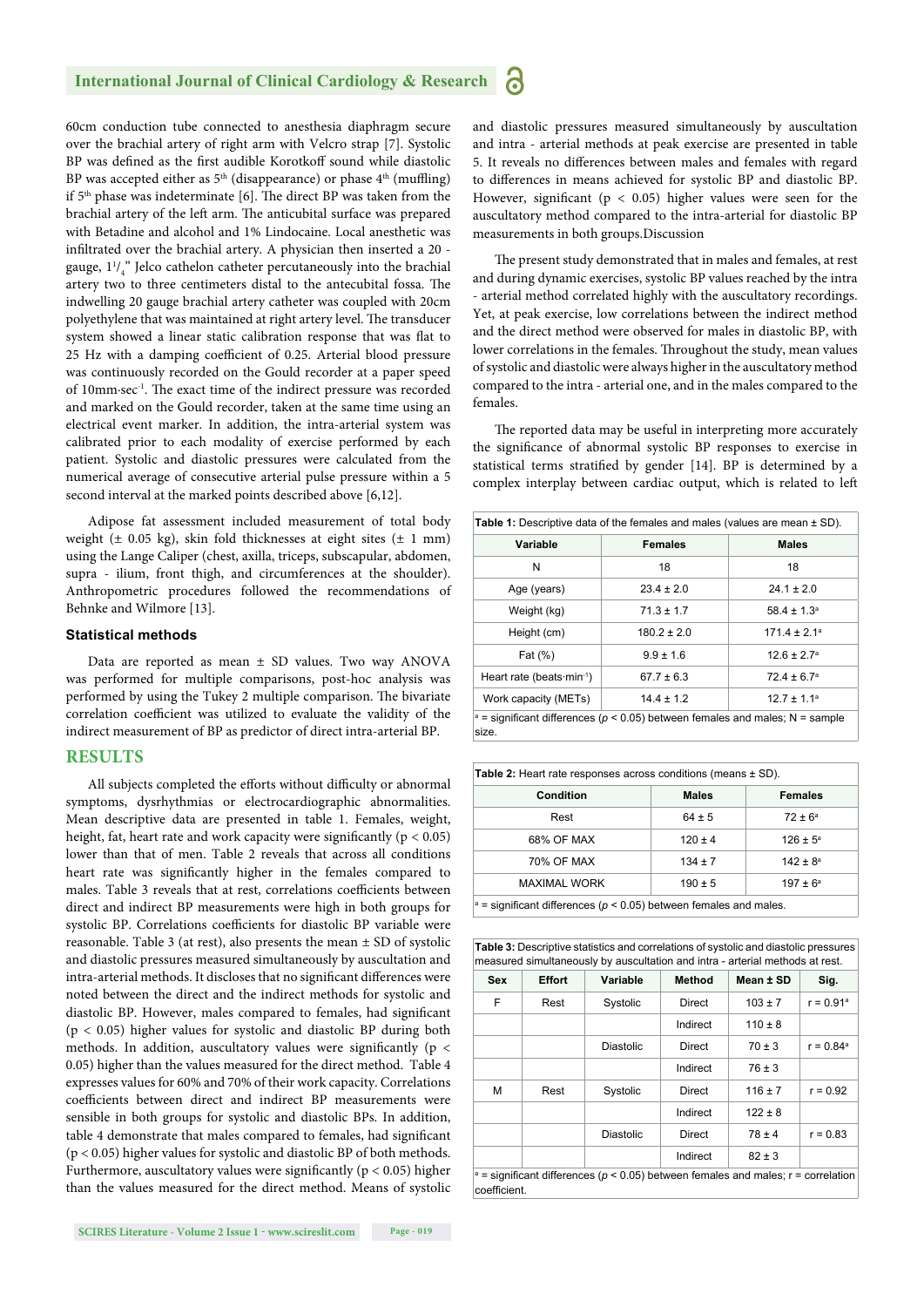**Table 4:** Descriptive statistics (mean ± SD) of systolic and diastolic pressures measured simultaneously by auscultation and intra-arterial methods during exercise.

| <b>Sex</b>     | <b>Effort</b>         | Variable         | <b>Method</b> | Mean ± SD       | Sig.             |
|----------------|-----------------------|------------------|---------------|-----------------|------------------|
| F              | <b>Bicycle</b><br>60% | Systolic         | Direct        | $151.2 \pm 6.3$ | $r = 0.92^{a,b}$ |
|                |                       |                  | Indirect      | $159.9 \pm 7.7$ | a                |
|                |                       | <b>Diastolic</b> | Direct        | $71.5 \pm 3.7$  | $r = 0.71a,b$    |
|                |                       |                  | Indirect      | $76.8 \pm 3.0$  | a                |
| M              | <b>Bicycle</b><br>60% | Systolic         | Direct        | $161.8 \pm 4.2$ | $r = 0.90^b$     |
|                |                       |                  | Indirect      | $166.4 \pm 4.1$ |                  |
|                |                       | <b>Diastolic</b> | <b>Direct</b> | $76.9 \pm 2.6$  | $r = 0.68^b$     |
|                |                       |                  | Indirect      | $80.6 \pm 3.1$  |                  |
| <b>FEMALES</b> | <b>Bicycle</b><br>70% | Systolic         | Direct        | $160.2 \pm 6.2$ | $r = 0.92^{a,b}$ |
|                |                       |                  | Indirect      | $167.7 \pm 6.9$ | a                |
|                |                       | <b>Diastolic</b> | Direct        | $75.8 \pm 2.7$  | $r = 0.66b$      |
|                |                       |                  | Indirect      | $81.1 \pm 3.1$  |                  |
| <b>MALES</b>   | <b>Bicycle</b><br>70% | Systolic         | <b>Direct</b> | $172.0 \pm 6.9$ | $r = 0.93b$      |
|                |                       |                  | Indirect      | $180.4 \pm 7.1$ |                  |
|                |                       | <b>Diastolic</b> | <b>Direct</b> | $74 \pm 3.1$    | $r = 0.71b$      |
|                |                       |                  | Indirect      | $80 \pm 3.5$    |                  |

 $a =$  significant differences ( $p < 0.05$ ) between females and males;  $b =$  significant differences between direct and indirect BP measurements;  $r =$  correlation coefficient;  $F =$  female;  $M =$  male.

**Table 5:** Descriptive statistics (mean ± SD) of systolic and diastolic pressures measured simultaneously by auscultation and intra - arterial methods at peak

| exercise.      |                                                                          |                  |               |                 |               |
|----------------|--------------------------------------------------------------------------|------------------|---------------|-----------------|---------------|
| Gender         | <b>Effort</b>                                                            | Variable         | <b>Method</b> | Mean ± Sd       | P - Value     |
| <b>Females</b> | Maximal                                                                  | Systolic         | Direct        | $184.7 \pm 7.4$ | $r = 0.90$    |
|                |                                                                          |                  | Indirect      | $189.4 \pm 8.9$ |               |
|                |                                                                          | <b>Diastolic</b> | Direct        | $75.7 \pm 2.7$  | b. $r = 0.49$ |
|                |                                                                          |                  | Indirect      | $82.3 \pm 3.5$  |               |
| <b>Males</b>   | Maximal                                                                  | Systolic         | Direct        | $189.4 \pm 9.1$ | $r = 0.92$    |
|                |                                                                          |                  | Indirect      | $196.9 \pm 8.8$ |               |
|                |                                                                          | <b>Diastolic</b> | Direct        | $77.7 \pm 3.4$  | $b, r = 0.57$ |
|                |                                                                          |                  | Indirect      | $85.3 \pm 4.1$  |               |
|                | b = significant differences between direct and indirect BP measurements. |                  |               |                 |               |

 $r =$  correlation coefficient.

ventricular systolic function, and peripheral vascular resistance. During exercise in the present study, although heart rates were significantly lower in the male group, results indicate a significantly higher rise in systolic BP in males than females. Studies [15] have shown that a rise in systolic BP during exercise is mainly due to increase in cardiac output and reflects the level of sympathetic and parasympathetic drive. Increase in cardiac output is a function of increase in heart rate via the baroreflex, which is the most prominent short - term compensator during arterial pressure challenges and stroke volume due to increased venous return. This compensatory mechanism results in an alteration of cardiac output and peripheral resistance through the cardiac and peripheral limb of the baroreflex, respectively. This baroreflex - mediated response of heart rate to changes in arterial blood pressure indicates the capacity of reflex cardiac autonomic modulation [16,17], due to increase in sympathetic activity and a decrease in parasympathetic activity [18]. Other studies have observed that men show greater sympathetic activity, and higher baroreflex responsiveness than females [17].

The average adult male heart rate is lower from that of adult women differences largely accounted for by the smaller heart in females than males. Thus, female pumps less blood with each beat, and therefore has to beat at a faster rate to match the larger male heart's output. Exercise is associated with an increase in sympathetic tone and skeletal blood flow but a decrease in total peripheral resistance [19]. With exercise, a rise in systolic blood pressure is expected, whereas the change in diastolic blood pressure can vary 10-mmHg increase or decrease [19].

The method of obtaining the most accurate reading at rest and during aerobic exercise BP is invasively through an arterial line [6]. Measurement of arterial pressure by conventional Sphygmomanometer is subject to error, including faults in the instrumentation and the use of an occluding cuff of incorrect size. Perhaps the five most common errors with the measurement of BP by means of auscultation are:

• Using the wrong size cuff;

a

- Applying the cuff incorrectly;
- Not positioning the stethoscope directly above the artery incorrect placement will result in too low of a systolic and too high of a diastolic pressure measurement;
- Uncertainty in interpreting the Korotkoff sounds during systole and diastole, may be due to intensity and distinction [7,20];
- Variations in blood pressure during the respiratory cycle, which has an inherent difference between auscultation BP, which is determined at one distinct point in the respiratory cycle and direct BP over several respiratory cycles [21].

Thus, the reliability of the sphygmomanometer method in recording arterial pressure during exercise is frequently questioned, although some investigators [22] have found that systolic BP in the brachial artery correlates highly with left ventricular pressure. These BP measurements may be used as an indicator of the force opposing the left ventricle ejection [23].

In the present study, mean systolic BP measured by means of auscultation in both groups, were higher across all conditions measured compared to those readings of the intra-arterial. The high correlations for systolic BP between the direct and indirect methods in the present study, during the aerobic tests is due to the effect of exercise in rendering Korotkoff sounds louder and more distinctly, thus, enabling the reading of systolic BP by auscultation close to the point at which sounds begin, and blood starts to flow through the obstructed artery. This finding may suggest that when measuring left ventricular contractility during aerobic exercise by the end systolic volume-pressure ratio, the validity of the systolic BP defined by the auscultatory method will correctly represent the intra - arterial systolic BP value. In the present study, at rest it was found in males and females that the intra-arterial diastolic pressure was lower than that measured by the indirect method with acceptable correlation. This result is in agreement with the reported values previously [24] in which auscultatory diastolic BP was 4 mmHg higher than that measured by the intra - arterial method.

Submaximal (60 and 70% work capacity) aerobic exercise dilates muscular arteries and reduces arterial pressure augmentation [25], an effect that will ultimately enhance ventricular - vascular coupling and